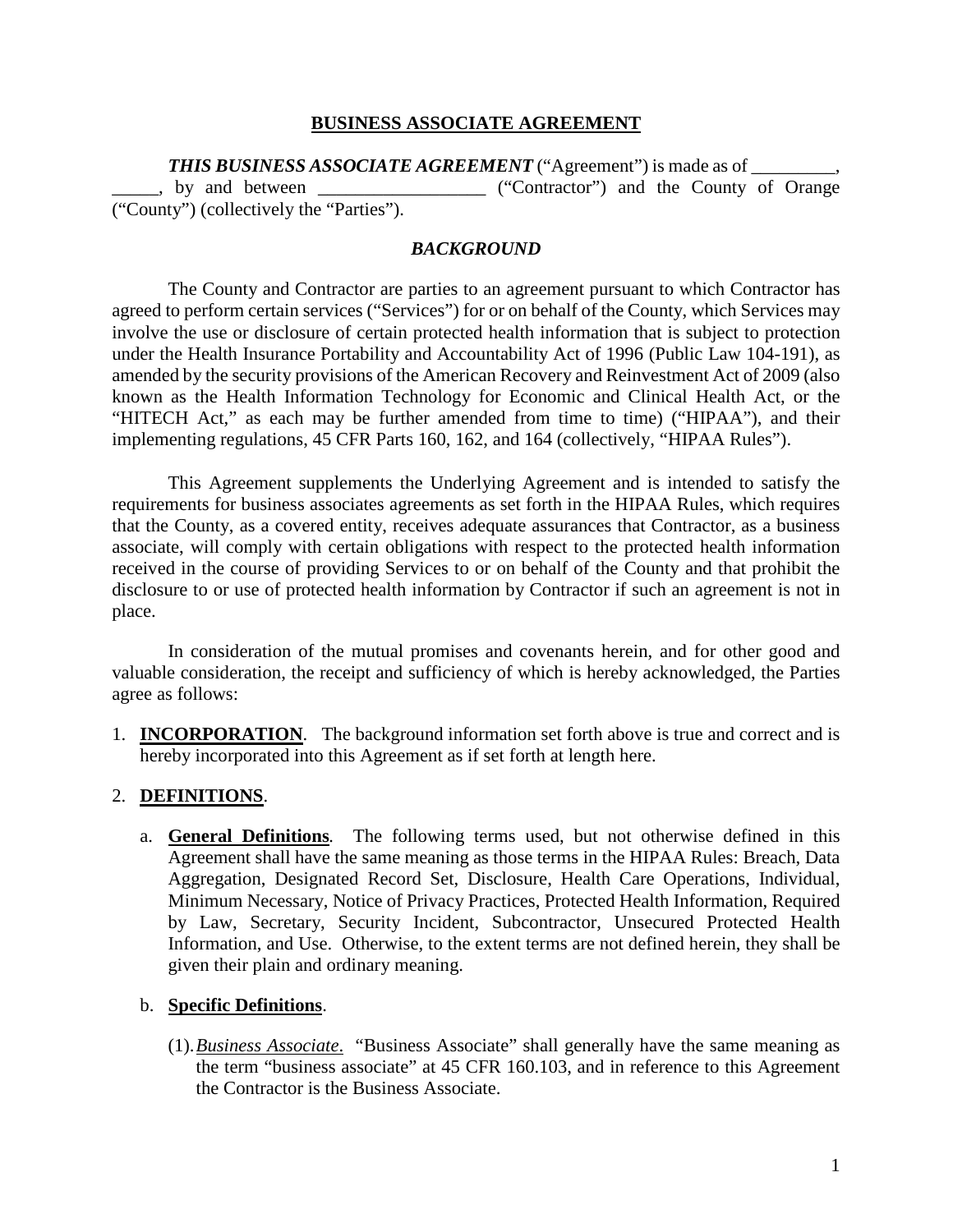- (2). *Covered Entity*. "Covered Entity" shall generally have the same meaning as the term "covered entity" at 45 CFR 160.103, and in reference to this Agreement the County is the Covered Entity.
- (3). *Underlying Agreement*. "Underlying Agreement" shall mean that certain Consultant Services Agreement, effective \_\_\_\_\_\_\_\_\_\_\_\_\_, by and between the Parties, including any and all subsequent amendments thereto.
- 3. **OBLIGATIONS AND ACTIVITIES OF BUSINESS ASSOCIATES**. Business Associate agrees to comply with the provisions applicable to "business associates" imposed by HIPAA Rules, including the following:
	- a. **Permitted Uses and Disclosures.** Business Associate shall not Use or Disclose Protected Health Information other than as permitted or required by this Agreement or as Required by Law.
	- b. **Appropriate Safeguards.** Business Associate shall use appropriate safeguards, and comply with Subpart C of 45 CFR Part 164, with respect to electronic Protected Health Information, to prevent Use or Disclosure of the Protected Health Information other than as provided for by this Agreement.
	- c. **Reporting of Improper Access, Use, or Disclosure.** Business Associate shall report in writing to Covered Entity any Use or Disclosure of Protected Health Information not provided for by the Underlying Agreement of which it becomes aware, including Breaches of Unsecured Protected Health Information as required at 45 CFR 164.410, and any Security Incident of which it becomes aware without reasonable delay and in no case later than three (3) business days.
	- d. **Business Associates Agents.** In accordance with 45 CFR 164.502(e)(1)(ii) and 164.308(b)(2), if applicable, Business Associate shall ensure that any Subcontractors that create, receive, maintain, or transmit Protected Health Information on behalf of the Business Associate, agree to the same restrictions, conditions, and requirements that apply to the Business Associate with respect to such information.
	- e. **Access to Protected Health Information**. Business Associate shall make available Protected Health Information in a Designated Record Set to the Covered Entity for inspection and copying within ten (10) business days of a request by Covered Entity to enable Covered Entity to satisfy Covered Entity's obligations under 45 CFR 164.524.
	- f. **Amendment of Protected Health Information.** Within ten (10) business days of receipt of a request from Covered Entity for an amendment of Protected Health Information or a record about an Individual contained in a Designated Record Set, Business Associate shall make such Protected Health Information available to Covered Entity for amendment and incorporate any such amendment to enable Covered Entity to fulfill its obligations under the HIPAA Rules, including, but not limited to, 45 CFR §164.526. If any Individual requests an amendment of Protected Health Information directly from Business Associate, Business Associate must notify Covered Entity in writing within ten (10) business days of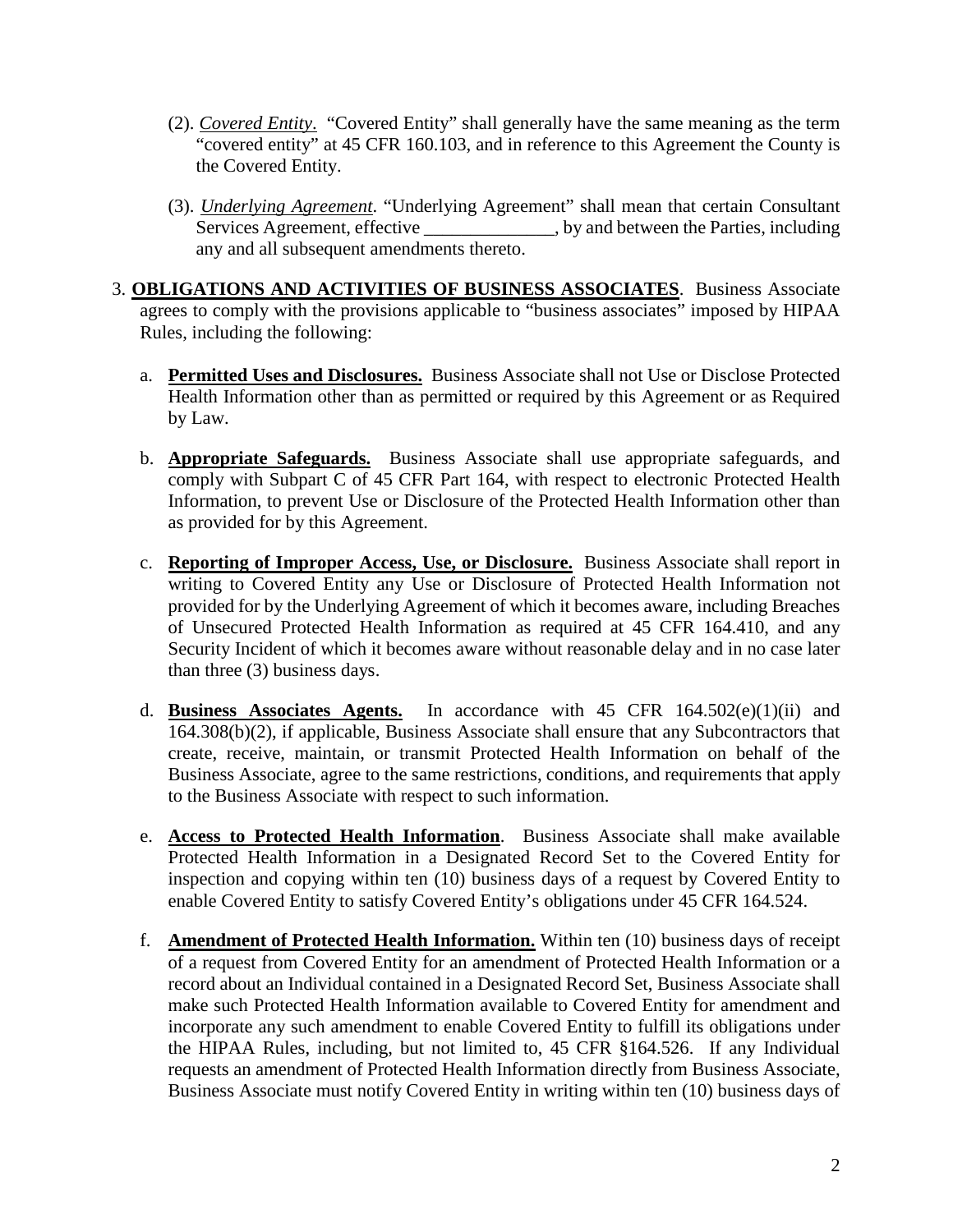the request. Any approval or denial of amendment of Protected Health Information maintained by Business Associate shall be the responsibility of Covered Entity.

- g. **Accounting Requirements**. Business Associate must maintain the information required to provide an accounting of Disclosures as necessary to satisfy Covered Entity's obligations under 45 CFR 164.528. Upon ten (10) business days written notice from Covered Entity to Business Associate, Business Associate shall make such accounting information available to Covered Entity. In the event that the request for an accounting is delivered directly to Business Associate, Business Associate shall within five (5) business days of the request forward it to Covered Entity in writing. It shall be Covered Entity's responsibility to prepare and deliver the requested accounting to the individual.
- h. **Assistance in Litigation or Administrative Proceedings**. Business Associate shall make itself, and any Subcontractors, employees, or agents assisting Business Associate in the performance of its obligations under the Underlying Agreement, available to Covered Entity, at no cost to Covered Entity, to testify as witnesses, or otherwise, in the event of litigation or administrative proceedings being commenced against Covered Entity, its officials, employees or agents based upon a claimed violation of the HIPAA Rules, or other laws relating to security and privacy, except where Business Associate, or its Subcontractor, employee, or agent is a named adverse party.
- i. **Secretary Access.** Business Associate shall make its internal practices, books, and records available to the Secretary for purposes of determining compliance with the HIPAA Rules. Business Associate shall provide Covered Entity a copy of any Protected Health Information that Business Associate provides to the Secretary concurrently with providing such Protected Health Information to the Secretary.
- 4. **PERMITTED USES AND DISCLOSURES BY BUSINESS ASSOCIATE.** Business Associate may only Use or Disclose Protected Health Information as follows:
	- a. **Performance of Services**. Except as otherwise limited in this Agreement, Business Associate may Use or Disclose Protected Health Information to perform functions, activities, or services for, or on behalf of, Covered Entity as specified in the Underlying Agreement, provided that such Use or Disclosure would not violate the HIPAA Rules if done by Covered Entity.
	- b. **Required By Law**. Business Associate may Use or Disclose Protected Health Information as Required By Law.
	- c. **Data Aggregation Services**. Data Aggregation services involve the combining by Business Associate of (i) Protected Health Information with (b) Protected Health Information received by Business Associate in its capacity as a business associate of another covered entity, to permit data analyses that relate to the healthcare operations of the respective covered entities. Except as otherwise limited in this Agreement, provided that the description of Services in the Underlying Agreement contemplates the Business Associate providing Covered Entity Data Aggregation services, Business Associate may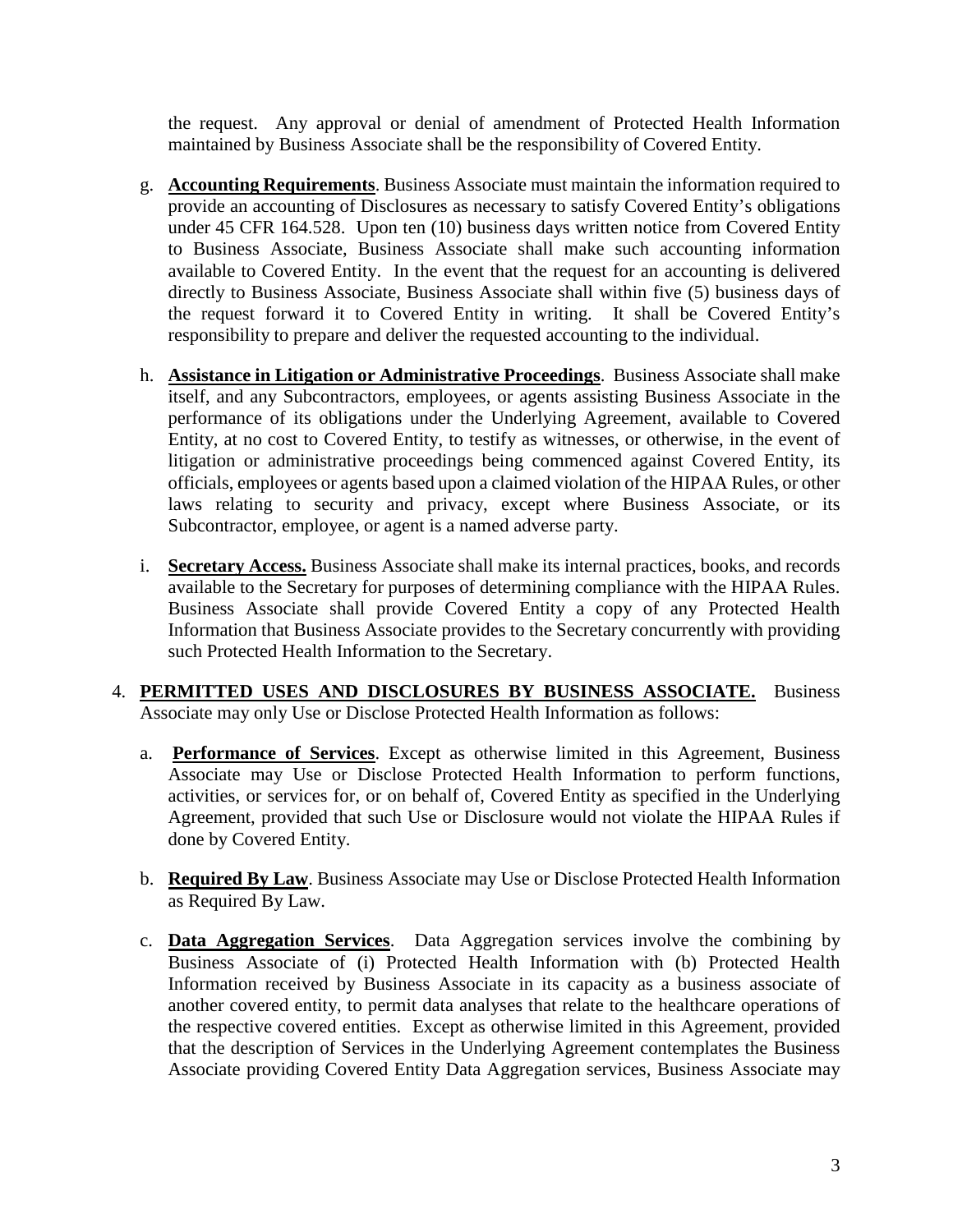Use Protected Health Information to provide Data Aggregation services to Covered Entity as permitted by 45 CFR  $$164.504(e)(2)(i)(B)$ .

d. **Minimum Necessary**. Business Associate agrees that it shall only Use and Disclose the minimum amount of Protected Health Information necessary for the accomplishment of the Business Associate's purpose in making Use or Disclosure of the Protected Health Information.

# 5. **TERM AND TERMINATION.**

a. **Term**. This Agreement shall be coterminous with the Underlying Agreement unless terminated earlier by Covered Entity for cause as authorized in paragraph (b) of this Section, whichever is sooner.

# b. **Termination for Cause**.

- (1) *Material Breach*. A breach by Business Associate of any provision of this Agreement, as determined by Covered Entity, shall provide grounds for immediate termination of this Agreement and the Underlying Agreement by Covered Entity.
- (2) *Judicial or Administrative Proceedings*. Covered Entity may terminate the Underlying Agreement, effective immediately, if (i) Business Associate is named as a defendant in a criminal proceedings for a violation of the HIPAA Rules or other security or privacy laws; or (ii) a finding or stipulation that the Business Associate has violated any standard or requirement of the HIPAA Rules or other security or privacy laws is made in any administrative or civil proceeding in which Business Associate has been joined.
- c. **Obligations of Business Associate Upon Expiration or Termination**. Upon expiration of this Agreement or termination of this Agreement for any reason, Business Associate, with respect to Protected Health Information received from Covered Entity, or created, maintained, or received by Business Associate on behalf of Covered Entity, shall:
	- (1) *Return or Destruction of Protected Health Information*. Return to Covered Entity or, if agreed to in writing by Covered Entity, destroy all Protected Health Information in any form, whether received from Covered Entity, or created, maintained, or received by Business Associate on behalf of Covered Entity that the Business Associate, or its Subcontractors, still maintains. Business Associate shall retain no copies of the Protected Health Information. If Covered Entity elects destruction of the Protected Health Information, Business Associate shall certify in writing to Covered Entity that such Protected Health Information has been destroyed.
	- (2) *Appropriate Safeguards*. If return or destruction is not feasible, as determined by Covered Entity, Business Associate shall extend the protections of Section 3 of this Agreement to such information and limit further Use of such Protected Health Information to those purposes that make the return or destruction of such Protected Health Information infeasible (45 C.R.R. Section  $164.504(e)(ii)(2)(I)$ ) to prevent Use or Disclosure of the Protected Health Information, other than as provided for in this Section, for as long as Business Associate retains the Protected Health Information.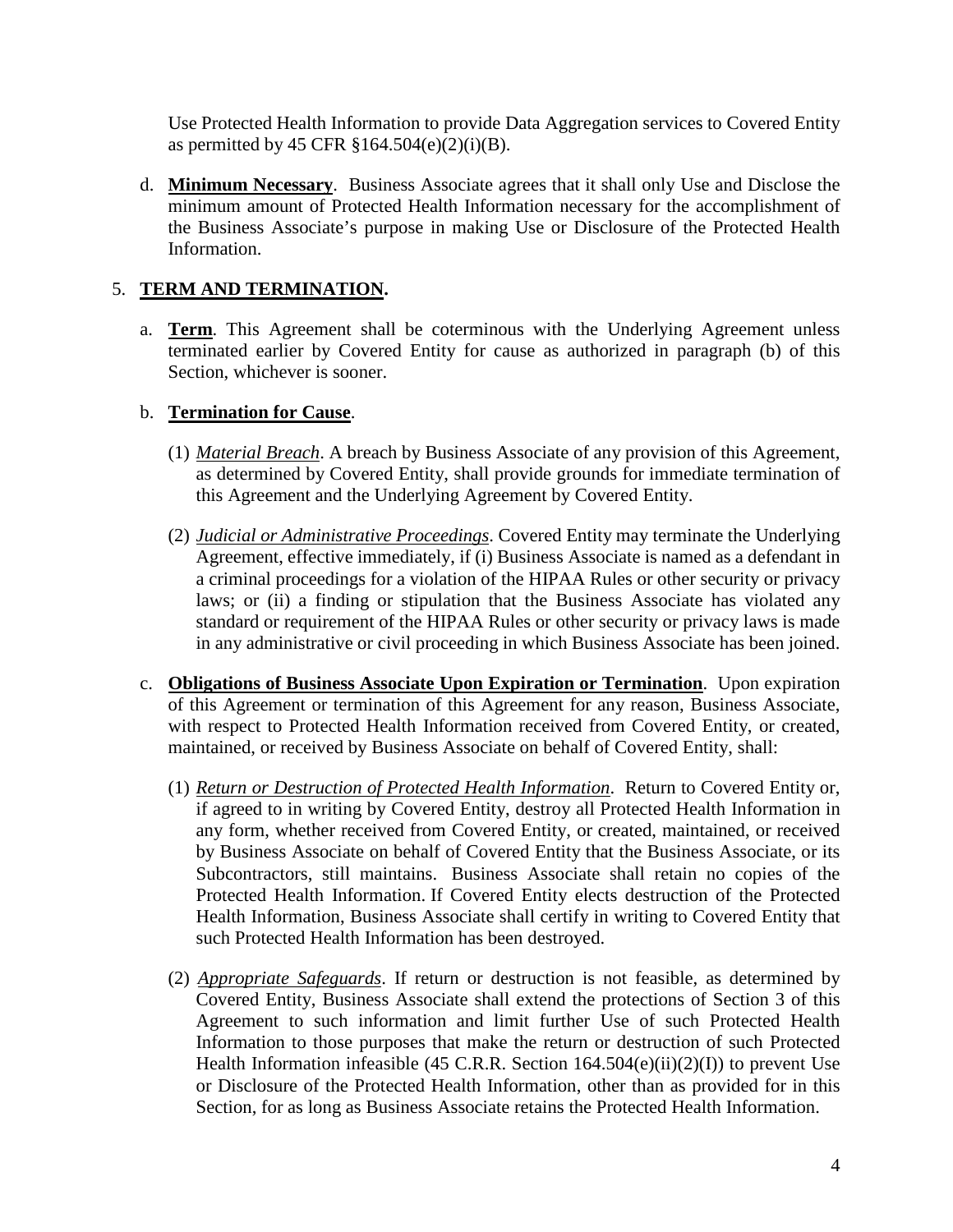- 6. **VIOLATIONS**. Any violation of this Agreement may cause irreparable harm to Covered Entity; and therefore, the Covered Entity may seek any legal remedy at law, in equity, or under this Agreement, available to it, including, but not limited to an injunction or specific performance for such harm, without bond, security or necessity of demonstrating actual damages.
- 7. **INDEMNIFICATION**. Business Associate shall indemnify, defend, and hold harmless Covered Entity, including its officials, employees, and agents, against any and all claims, losses, liabilities, damages, costs, and other expenses (including, without limitation, reasonable attorneys' fees and costs of litigation and/or settlement) resulting from, arising out of, or relating to, the acts or omissions of Business Associate in connection with the representations, duties, and obligations of Business Associate under this Agreement.

# 8. **GENERAL PROVISIONS.**

- a. **Notices**. Any notices required or permitted to be sent hereunder will be in writing and will be sent certified mail, return receipt requested, or by a recognized international courier. Notices will be sent to the addresses of the respective Parties first set forth in the Underlying Agreement.
- b. **Regulatory References**. A reference in this Agreement to a section in the HIPAA Rules means the section as in effect or as amended.
- c. **Interpretation**. Any ambiguity in this Agreement shall be resolved to permit compliance with the HIPAA Rules.
- d. **Conflicts**. The provisions of this Agreement shall be interpreted as broadly as necessary to implement and comply with the HIPAA Rules. In the event of an inconsistency or conflict between the provisions of this Agreement and mandatory provisions of the HIPAA Rules, as amended, the HIPAA Rules shall control. The provisions of this Agreement shall prevail over any provisions in the Underlying Agreement pertaining to HIPAA that may conflict or appear inconsistent with any provision of this Agreement.
- e. **No Third Party Beneficiaries**. Nothing express or implied in the Underlying Agreement is intended to confer, nor shall anything herein confer, upon any person other than Covered Entity, Business Associate and their respective successors or assigns, any rights, remedies, obligations, or liabilities whatsoever.
- f. **Amendment**. The Parties agree to take such action as is necessary to amend this Agreement from time to time as is necessary to ensure compliance with the requirements of the HIPAA Rules.
- g. **Disclaimer**. Covered Entity makes no warranty or representation that compliance by Business Associate with this Agreement or the HIPAA Rules will be adequate or satisfactory for Business Associate's own purposes. Business Associate is solely responsible for all decisions made by Business Associate regarding the safeguarding of Protected Health Information.